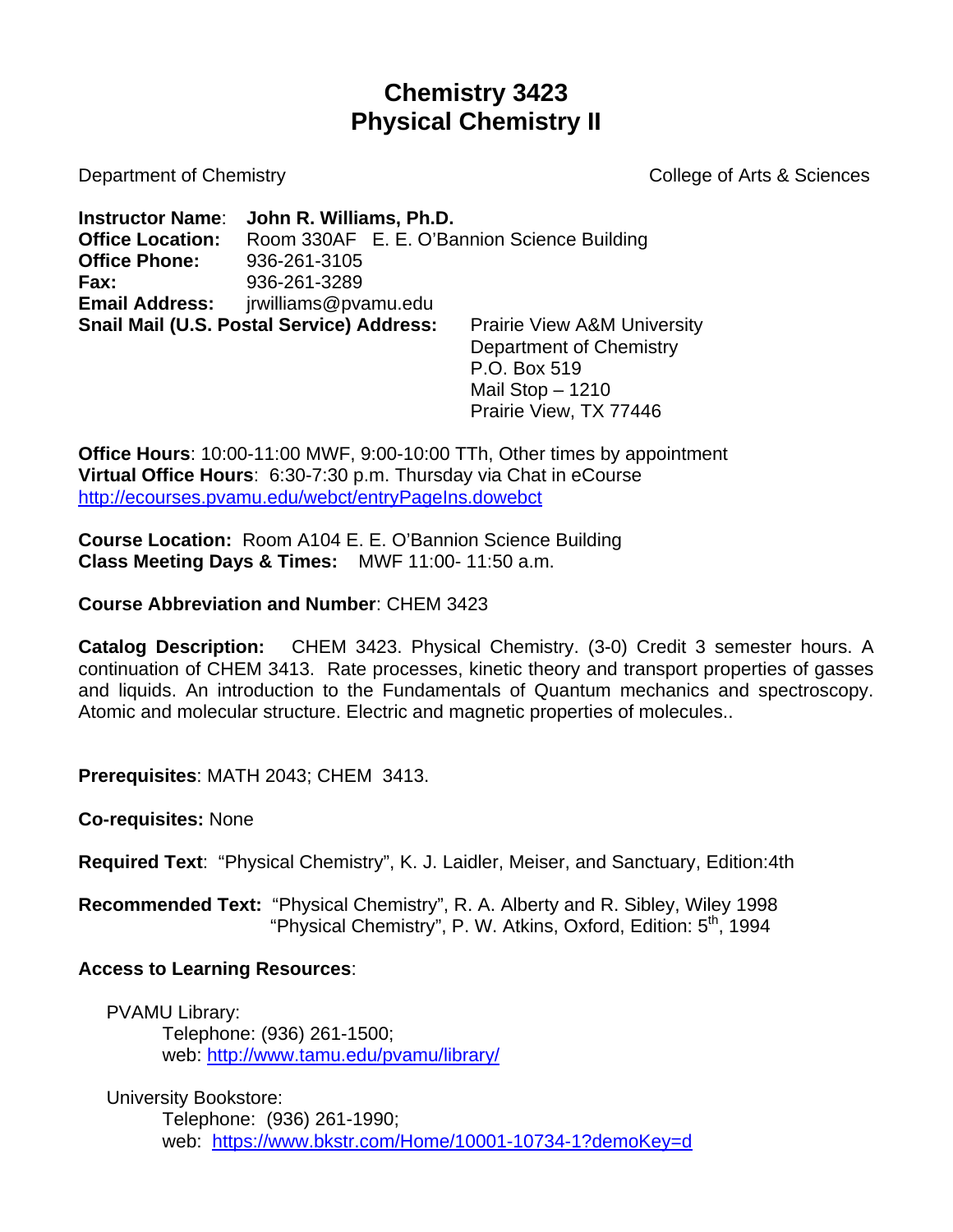#### **Course Overview:**

CHEM 3423 is a lecture course focusing on fundamental principles of Physical Chemistry. The course will emphasize the study of elementary chemical kinetics and reaction transition theory, elements of quantum theory, and molecular spectroscopy . The course will present the underlying theory of chemical phenomena through theoretical and practical problems. A major emphasis will be placed upon solution of numerical problems as a way of demonstrating the underlying theory and practical applications of Physical Chemistry. Many activities will require use of computer skills as an adjunct to the development of problem-solving abilities and the skill to synthesize and apply knowledge in new contexts.

#### **Course Learning Objectives/Accrediting Body** *American Chemical Society (ACS)* **Standards Met: A, C, E, F**

At the end of this course, the student will

- Understand how to derive and apply rate equations for chemical reactions
- Understand the concept of the order of a reaction with respect to one reactant and to the overall order
- Demonstrate knowledge of the definition of rate constant and a rate coefficient
- Understand the role of temperature and use of the Arrhenius Equation for determining reaction rates and Activation Energies
- Demonstrate a basic knowledge of classical electromagnetic theory
- Understand the Bohr Model and its role in the development of Quantum Mechanics
- Understand the historical development of quantum mechanics and the way that its postulates led to the formulation of modern quantum mechanics.
- Understand the central role of the Schrodinger Equation to explain simple systems
- Understand how chemical spectroscopy is concerned with a coupling mechanism between classical electromagnetic waves and quantum mechanical atoms and molecules
- Understand how absorption, spontaneous emission, and stimulated emission are described by the Einstein coefficient and provide the basic theoretical framework for chemical spectrometers
- Understand the role of electric and magnetic moments in chemical systems and their importance to spectroscopy
- Understand the different spectroscopic studies in the various electromagnetic regions and how these relate to chemical structure
- Understand the difference between absorption spectroscopy and Raman spectroscopy
- Understand the concept of molecular term symbols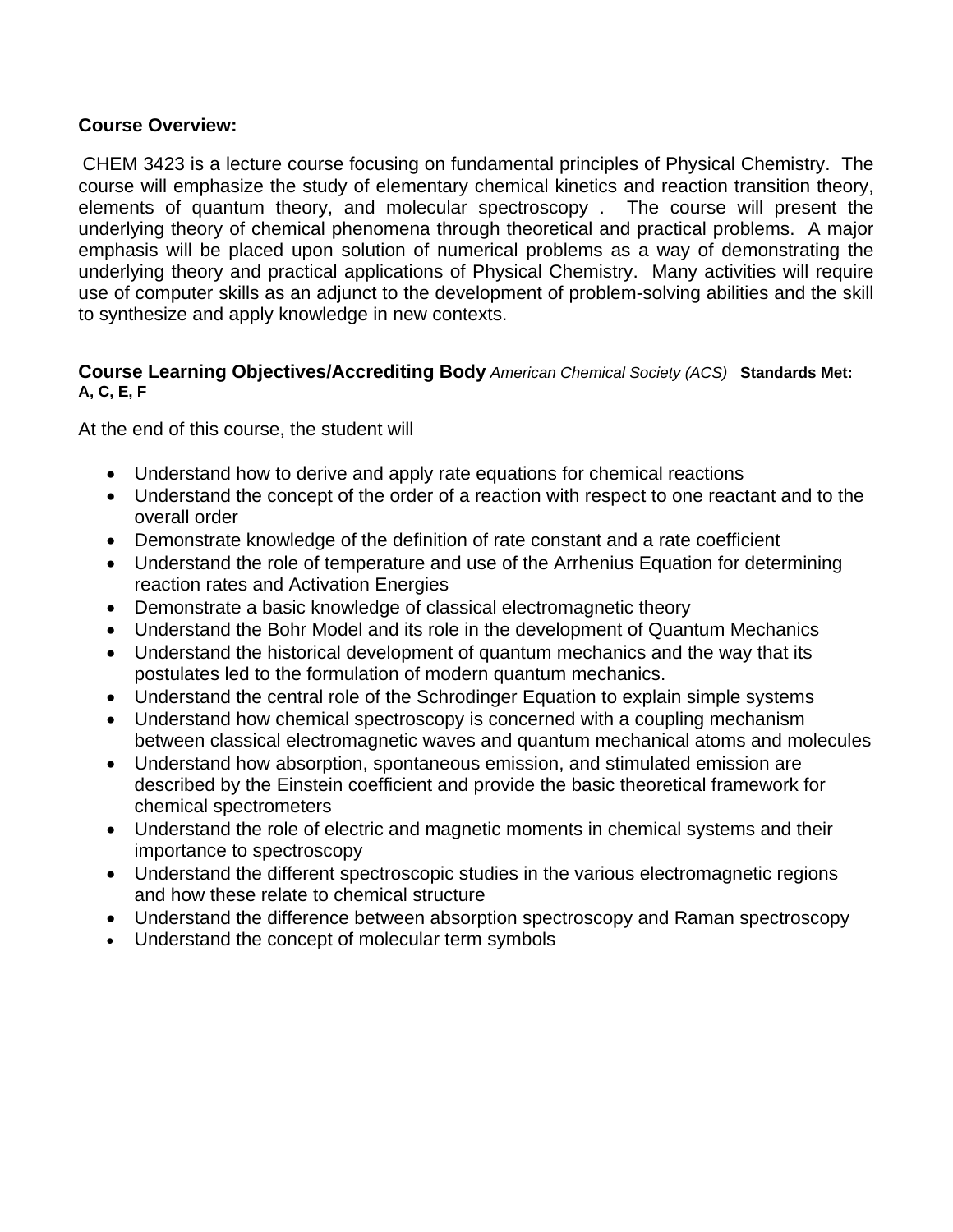## **COURSE OUTLINE:**

**DATE** TOPIC

| Jan 21 – Feb 13 | <b>Chemical Kinetics I. The Basic Ideas</b>                                                                                                                                                                                                                                                                                                                    |
|-----------------|----------------------------------------------------------------------------------------------------------------------------------------------------------------------------------------------------------------------------------------------------------------------------------------------------------------------------------------------------------------|
|                 | 9.1 Rates of Consumption and Formation<br>9.2 Rate of Reaction<br>9.3 Empirical Rate Equations<br>9.4 Analysis of Kinetic Results<br>9.5 Techniques for Very Fast Reactions<br>9.6 Molecular Kinetics<br>9.7 The Arrhenius Equation<br>9.8 Potential-Energy Surfaces<br>9.9 The Pre-exponential Factor<br>9.10 Reactions in Solution<br>9.11 Reaction Dynamics |
|                 | <b>EXAM1</b>                                                                                                                                                                                                                                                                                                                                                   |
| Feb 16 - Mar 6  | 11. Quantum Mechanics and Atomic Structure                                                                                                                                                                                                                                                                                                                     |
|                 | 11.1 Electromagnetic Radiation and the Old Quantum Theory<br>11.2 Bohr's Atomic Theory<br>11.3 The Foundations of Quantum Mechanics<br>11.4 Schrödinger's Wave Mechanics<br>11.5 Quantum-Mechanical Postulates<br>11.6 Quantum Mechanics of Some Simple Systems<br>11.7 Quantum Mechanics of Hydrogenlike Atoms<br><b>EXAM2</b>                                |
|                 | 11.8 Physical Significance of the Orbital Quantum Numbers<br>11.9 Angular Momentum and Magnetic Moment<br>11.10 The Rigid Linear Rotor<br>11.11 Spin Quantum Numbers<br>11.12 Many-Electron Atoms<br>11.13 Approximate Methods in Quantum Mechanics                                                                                                            |
| <b>Mar 13</b>   | <b>Mid-Semester EXAM</b>                                                                                                                                                                                                                                                                                                                                       |
| Mar 16 - 21     | <b>Spring Break</b>                                                                                                                                                                                                                                                                                                                                            |
| Mar 23 – Apr 3  | 13. Foundations of Chemical Spectroscopy                                                                                                                                                                                                                                                                                                                       |
|                 | 13.1 Emission and Absorption Spectra<br>13.2 Atomic Spectra                                                                                                                                                                                                                                                                                                    |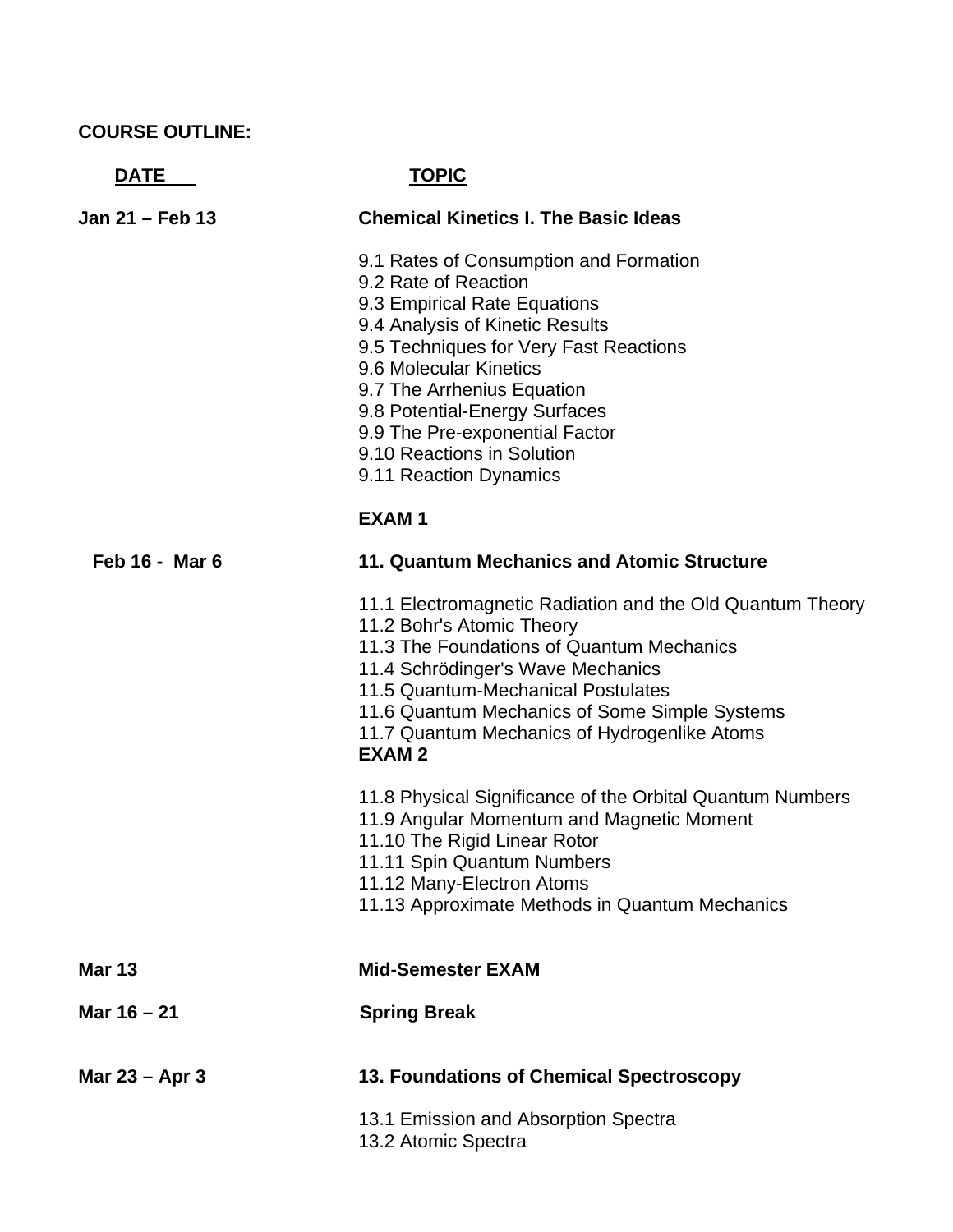- 13.3 Pure Rotational Spectra of Molecules
- 13.4 Vibrational-Rotational Spectra of Molecules
- 13.5 Raman Spectra
- 13.6 Electronic Spectra of Molecules

#### **EXAM 4**

#### **Apr 20 – May 6 14. Some Modern Applications of Spectroscopy**

- 14.1 Laser Spectroscopy
- 14.2 Spectral Line Widths
- 14.3 Types of Lasers
- 14.4 Laser Techniques for Chemistry
- 14.5 Magnetic Spectroscopy
- 14.6 Nuclear Magnetic Spectroscopy
- 14.7 Electron Magnetic Resonance (EMR)
- 14.8 Mössbauer Spectroscopy
- 14.9 Photoelectron Spectroscopy
- 14.10 Photoacoustic Spectroscopy
- 14.11 Chiroptical Methods
- 14.12 Mass Spectrometry

### **EXAM 5**

### **May 11 FINAL EXAMINATION**

10:30 A.M. – 12:30 P.M.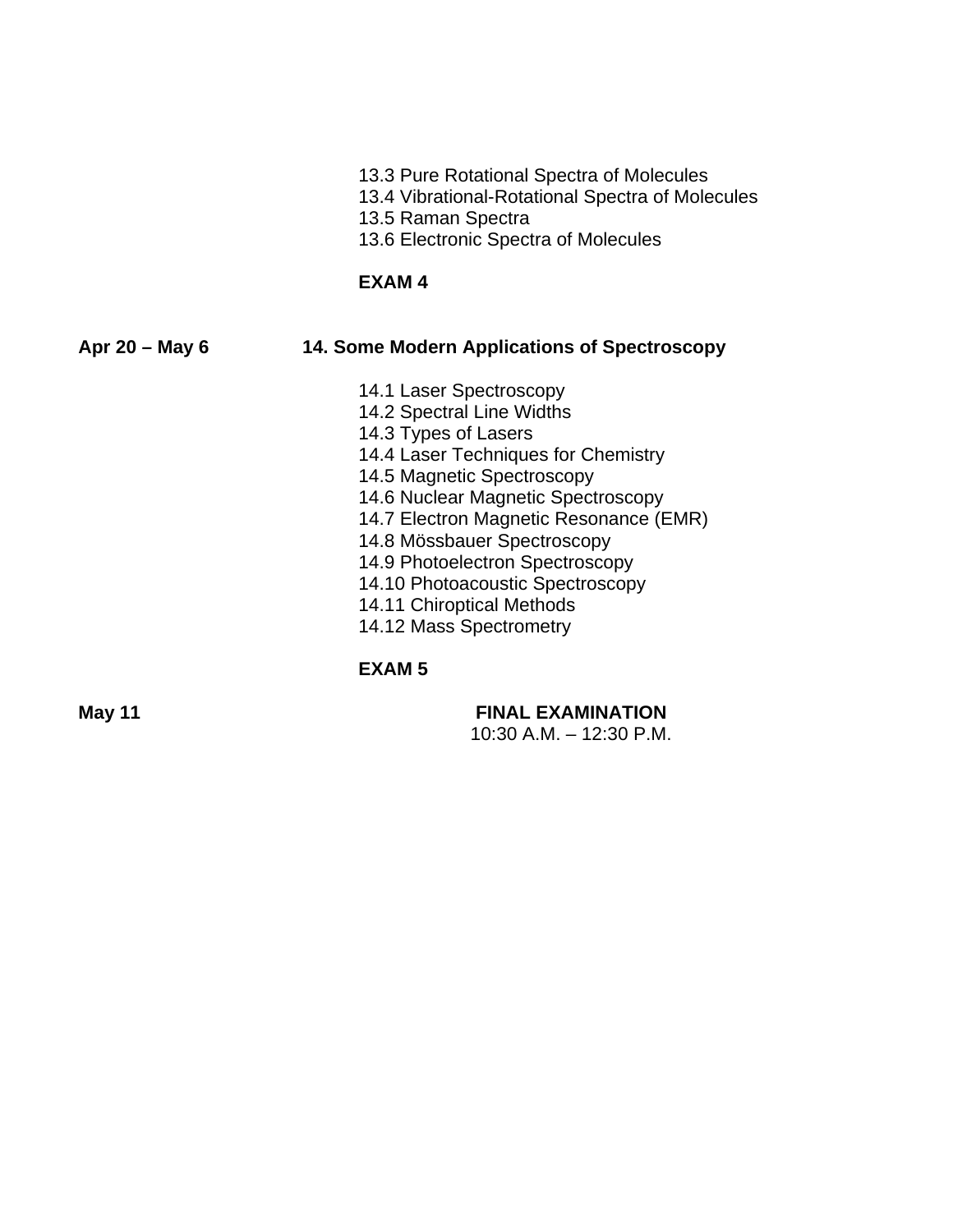#### **Course Evaluation Methods**

This course will utilize the following instruments to determine student grades:

**Exams** – written tests designed to measure knowledge of presented course material **Exercises** – written assignments designed to supplement and reinforce course material

#### **Grading Matrix**

| <b>Instrument</b> | Value (points or<br>percentages) | <b>Total</b> |
|-------------------|----------------------------------|--------------|
| <b>Hour Exams</b> | 5 Exams at 100 points each       | 500          |
| Papers            | 1 paper at 100 points            | 100          |
| Mid Term Exam     | 1 at 100 points                  | 100          |
| <b>Final Exam</b> | 1 at 200 points                  | 200          |
| Total:            |                                  | 900          |

#### **Grade Determination:**

 $A = 900 - 800$  pts:  $B = 799 - 700$ pts;  $C = 699 - 600$ pts;  $D = 599 - 500$ pts;  $F = 499$ pts or below

#### **Course Procedures**

#### **Submission of Selected Assignments:**

TrueOutcomes is a web-based tool that Prairie View A&M University uses for assessment purposes. At least one of your assignments or examinations will be considered an "artifact" (an item of coursework that serves as evidence that course objectives are met) and will be loaded into TrueOutcomes. The assignment/exams(s) to be used as TrueOutcomes artifacts will be identified by your instructor.

TrueOutcomes also allows students to electronically post documents that can be used to create an electronic portifolio (e-portfolio) for future employment and/or educational endeavors. More information will be provided during the semester, but for general information, you can visit the TrueOutcomes web site at: [www.trueoutcomes.pvamu.edu.](http://www.trueoutcomes.pvamu.edu/)

#### **Formatting Documents:**

Microsoft Word is the standard word processing tool used at PVAMU. If you're using other word processors, be sure to use the "save as" tool and save the document in either the Microsoft Word, Rich-Text, or plain text format.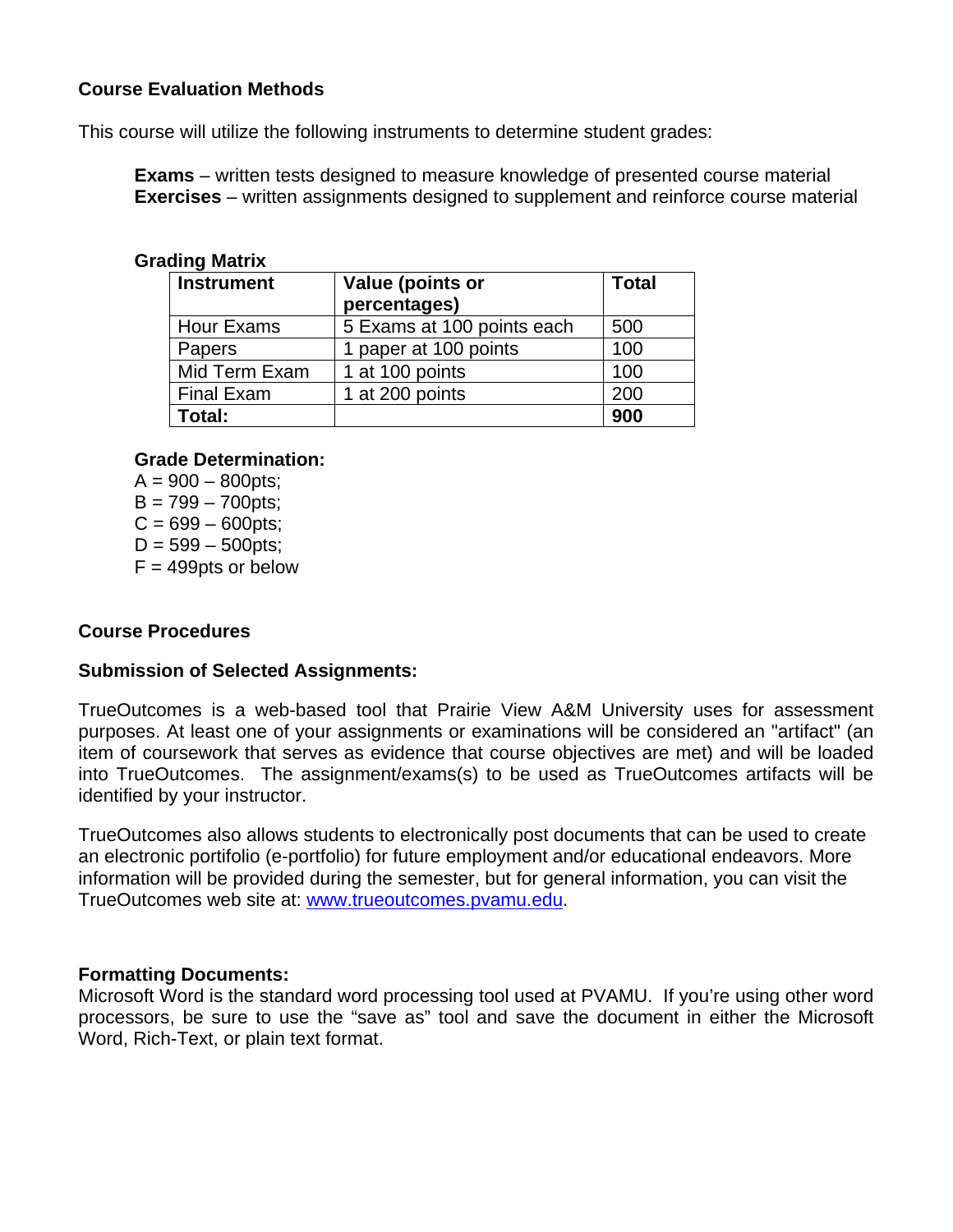#### **Exam Policy**

Exams should be taken as scheduled. No makeup examinations will be allowed except under documented emergencies (See Student Handbook). Students with excused absences may be allowed to take a make-up exam at a time designated by the instructor.

#### **Professional Organizations and Journals**

Students enrolled in Physical Chemistry are expected to take advantage of professional development activities available through such organizations as the American Chemical Society (ACS), American Institute of Chemical Engineers (AIChE), and the National Organization of Black Chemists and Chemical Engineers (NOBCChE).

## **University Rules and Procedures**

#### **Disability statement (See Student Handbook):**

Students with disabilities, including learning disabilities, who wish to request accommodations in class should register with the Services for Students with Disabilities (SSD) early in the semester so that appropriate arrangements may be made. In accordance with federal laws, a student requesting special accommodations must provide documentation of their disability to the SSD coordinator.

#### **Academic misconduct (See Student Handbook):**

You are expected to practice academic honesty in every aspect of this course and all other courses. Make sure you are familiar with your Student Handbook, especially the section on academic misconduct. Students who engage in academic misconduct are subject to university disciplinary procedures.

#### **Forms of academic dishonesty:**

- 1. Cheating: deception in which a student misrepresents that he/she has mastered information on an academic exercise that he/she has not mastered; giving or receiving aid unauthorized by the instructor on assignments or examinations.
- 2. Academic misconduct: tampering with grades or taking part in obtaining or distributing any part of a scheduled test.
- 3. Fabrication: use of invented information or falsified research.
- 4. Plagiarism: unacknowledged quotation and/or paraphrase of someone else's words, ideas, or data as one's own in work submitted for credit. Failure to identify information or essays from the Internet and submitting them as one's own work also constitutes plagiarism.

#### **Nonacademic misconduct (See Student Handbook)**

The university respects the rights of instructors to teach and students to learn. Maintenance of these rights requires campus conditions that do not impede their exercise. Campus behavior that interferes with either (1) the instructor's ability to conduct the class, (2) the inability of other students to profit from the instructional program, or (3) campus behavior that interferes with the rights of others will not be tolerated. An individual engaging in such disruptive behavior may be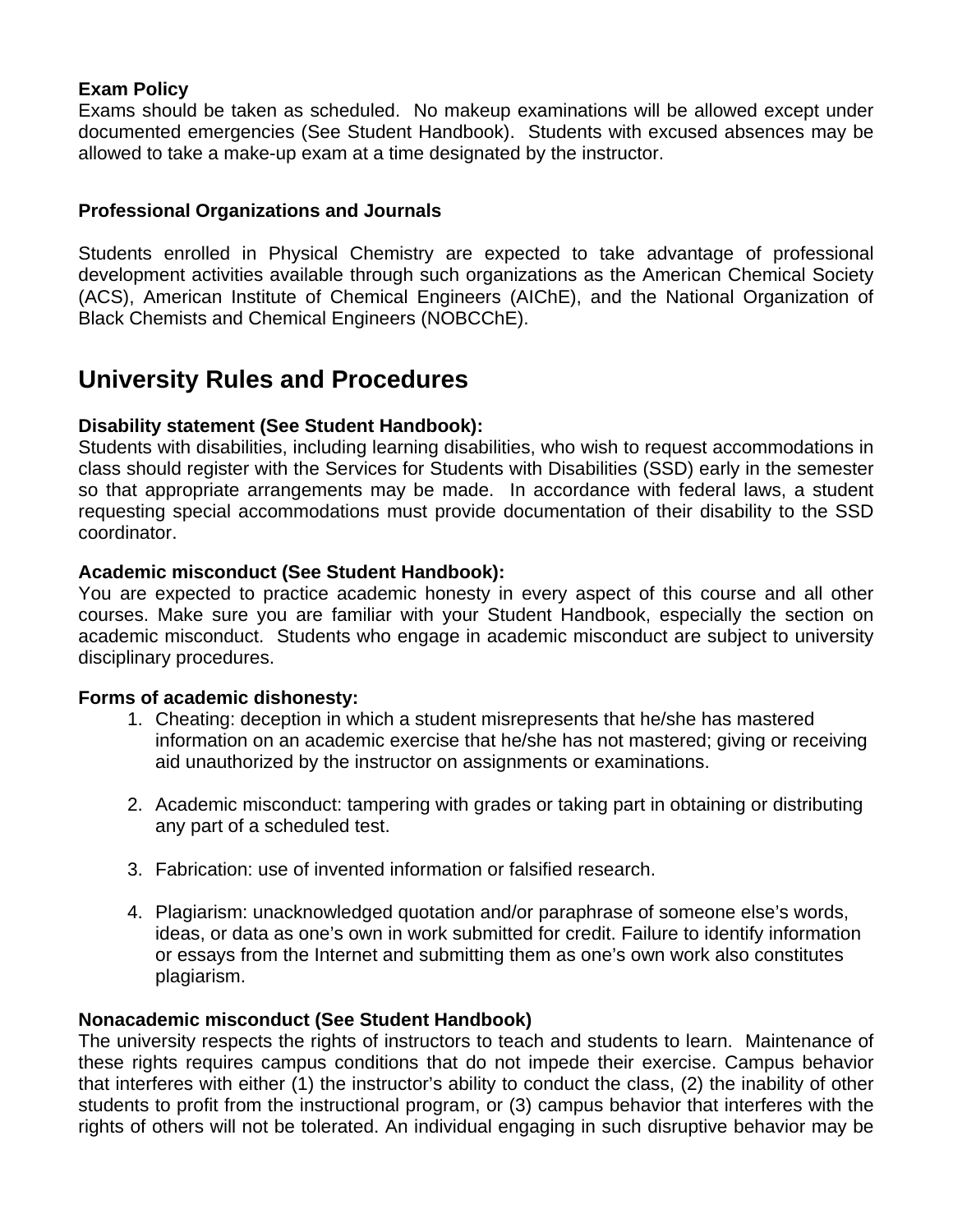subject to disciplinary action. Such incidents will be adjudicated by the Dean of Students under nonacademic procedures.

#### **Sexual misconduct (See Student Handbook):**

Sexual harassment of students and employers at Prairie View A&M University is unacceptable and will not be tolerated. Any member of the university community violating this policy will be subject to disciplinary action.

#### **Attendance Policy:**

Prairie View A&M University requires regular class attendance. Excessive absences will result in lowered grades. Excessive absenteeism, whether excused or unexcused, may result in a student's course grade being reduced or in assignment of a grade of "F". Absences are accumulated beginning with the first day of class.

#### **Student Academic Appeals Process**

Authority and responsibility for assigning grades to students rests with the faculty. However, in those instances where students believe that miscommunication, errors, or unfairness of any kind may have adversely affected the instructor's assessment of their academic performance, the student has a right to appeal by the procedure listed in the Undergraduate Catalog and by doing so within thirty days of receiving the grade or experiencing any other problematic academic event that prompted the complaint.